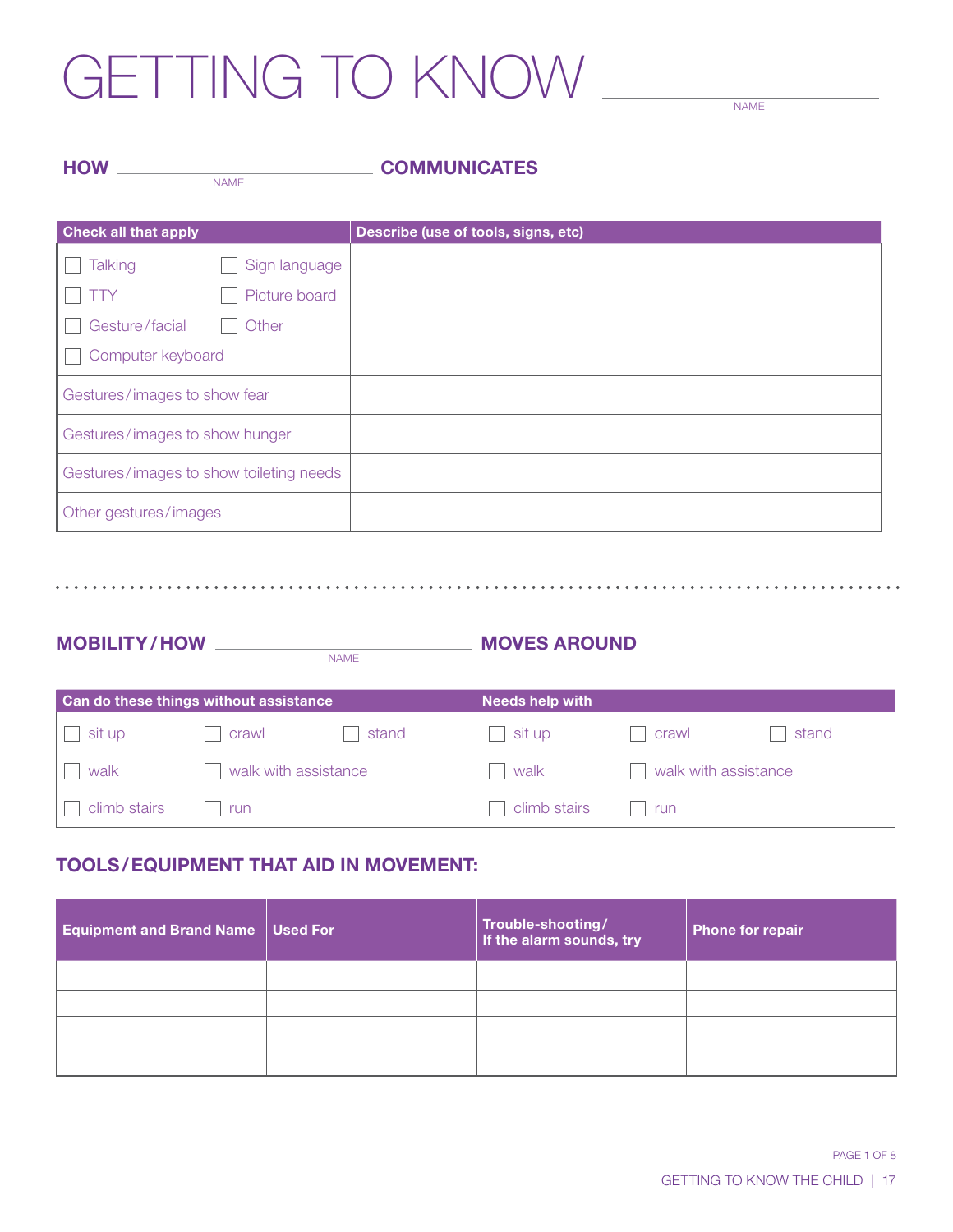## GETTING TO KNOW (CONTINUED)

NAME

Describe position routines and preferences:

Describe transfer routines and strategies:

Other comments about mobility:

#### EATING/DRINKING

| ls<br>the control of the control of the<br><b>NAME</b> | likely to eat non-food items? $\Box$ YES $\Box$ NO |  |
|--------------------------------------------------------|----------------------------------------------------|--|
| Prevention/interventions:                              |                                                    |  |
|                                                        |                                                    |  |
| Any special positioning:                               |                                                    |  |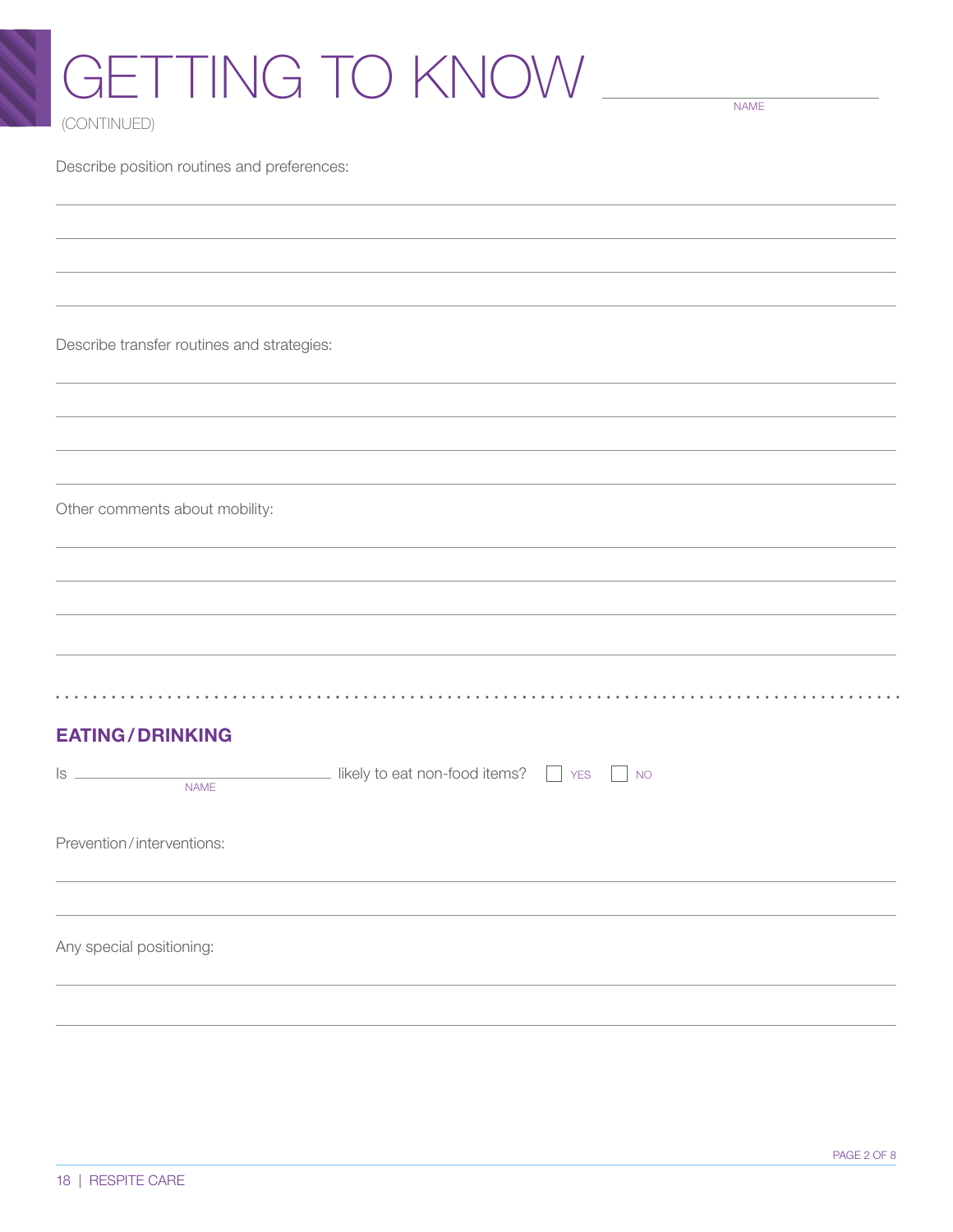### EATING/DRINKING (CONTINUED)

| <b>ASSISTANCE NEEDED</b>                                      |  |
|---------------------------------------------------------------|--|
| none<br>$\blacksquare$<br>$\Box$ knife<br>fork spoon<br>uses: |  |
| $\Box$ supervision                                            |  |
| $\Box$ limited assistance                                     |  |
| complete assistance                                           |  |
| Feeding tube<br>NG OG GT G/J tube                             |  |
| <b>TUBE FEEDINGS</b>                                          |  |
| Formula Name/location:                                        |  |
| Formula Amount:                                               |  |
|                                                               |  |
| Flush Amount:                                                 |  |
| How often:                                                    |  |
|                                                               |  |
| Feeding tube care:                                            |  |
|                                                               |  |
|                                                               |  |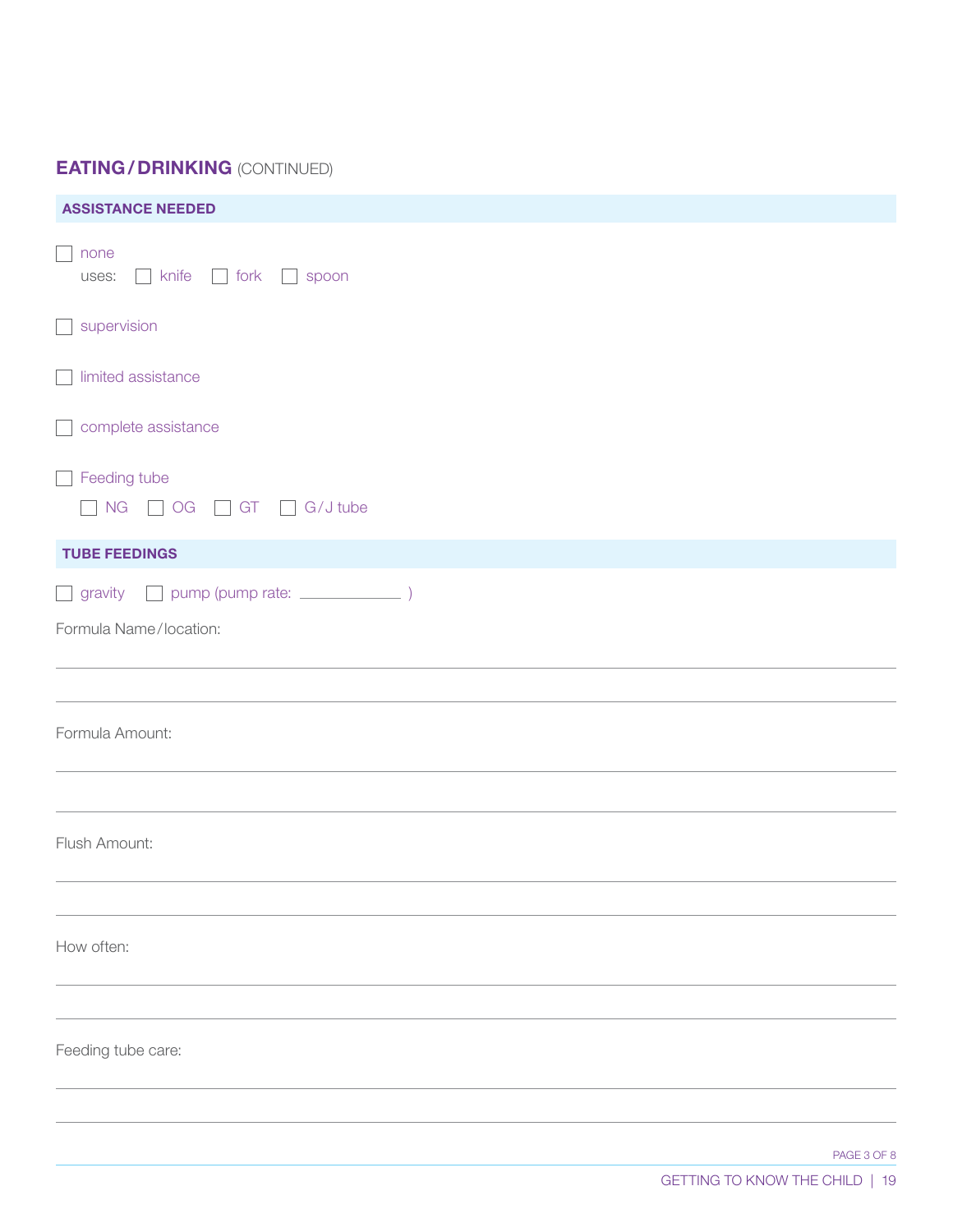# GETTING TO KNOW

NAME

(CONTINUED)

Location of extra feeding tubes:

How often are feeding tubes changed:

Care of skin around feeding tube:

Favorite foods:

Foods to avoid:

Food allergies & signs of allergic reaction:

Required foods / supplements:

| <b>FOOD PREPARATIONS</b> | <b>DRINKS FROM</b>              |
|--------------------------|---------------------------------|
| none                     | does not take anything by mouth |
| $\Box$ cut into pieces   | bottle                          |
| ightly blended           | sippy cup                       |
| pureed                   | regular cup/glass               |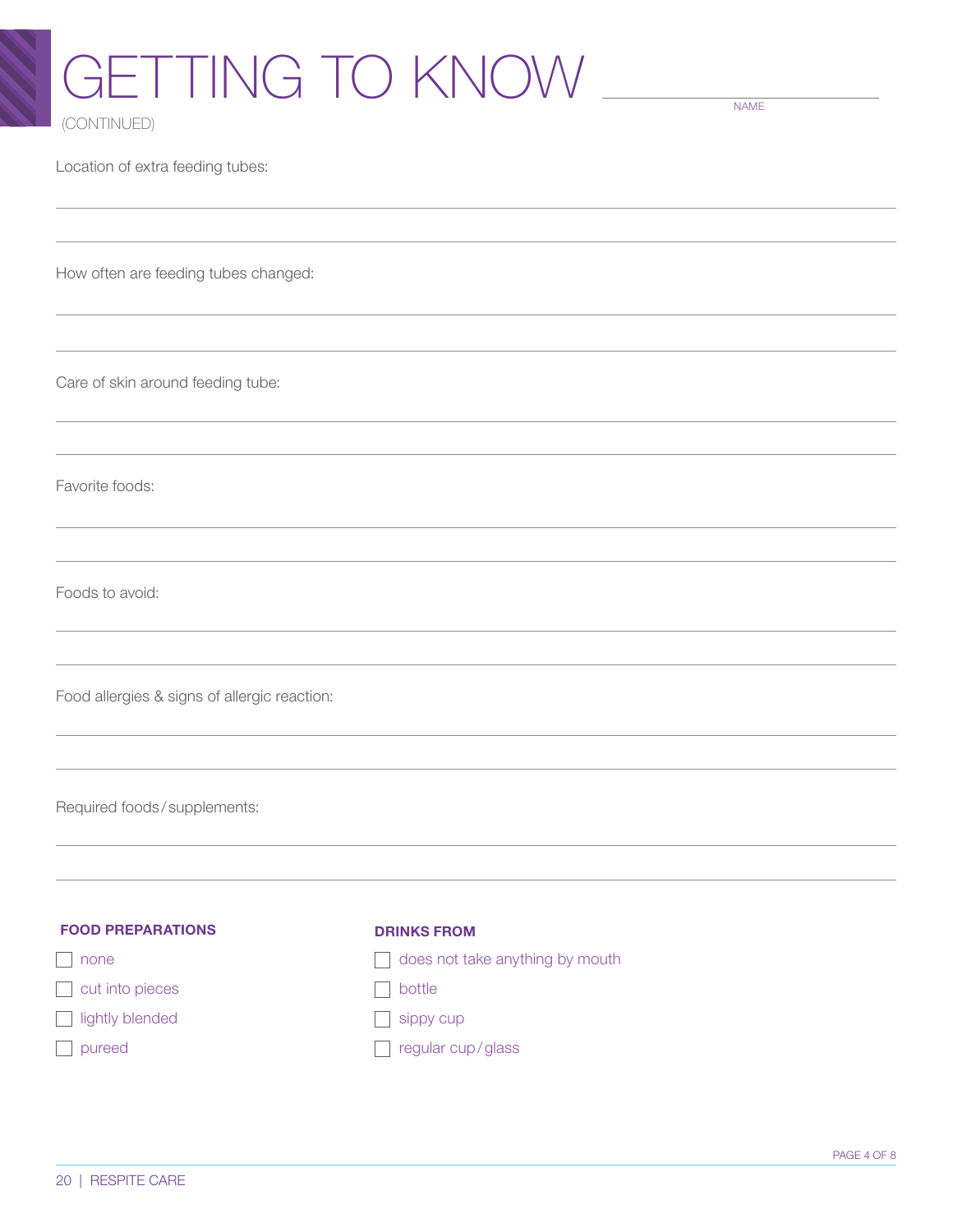### BREATHING/RESPIRATORY CARE

| <b>CHECK ALL THAT APPLY:</b> |                                                |                                                                                                     |  |
|------------------------------|------------------------------------------------|-----------------------------------------------------------------------------------------------------|--|
| <b>OXYGEN</b>                |                                                |                                                                                                     |  |
| <b>SVN</b>                   |                                                |                                                                                                     |  |
| <b>SUCTIONING</b>            |                                                |                                                                                                     |  |
| <b>TRACHEOSTOMY</b>          |                                                | Size/Brand: ___________________________________Change Frequency: __________________________________ |  |
| <b>VENTILATOR</b>            |                                                |                                                                                                     |  |
|                              |                                                |                                                                                                     |  |
|                              |                                                |                                                                                                     |  |
| <b>PULSE OX</b>              |                                                |                                                                                                     |  |
|                              |                                                | Settings: Low Alarm _____________ High Alarm: _________                                             |  |
| <b>APNEA MONITOR</b>         |                                                |                                                                                                     |  |
|                              |                                                | Settings: High Heart Rate _______________________ Low Heart Rate _______________                    |  |
|                              | Apnea settings in seconds ____________________ |                                                                                                     |  |
| <b>CPAP</b>                  |                                                |                                                                                                     |  |
|                              | Settings: Pressure __________                  |                                                                                                     |  |
| <b>MEDICATIONS</b>           |                                                |                                                                                                     |  |
| Albuterol                    |                                                |                                                                                                     |  |
| Nebulizer ___________        |                                                |                                                                                                     |  |
|                              |                                                |                                                                                                     |  |
| Intal                        |                                                |                                                                                                     |  |
|                              |                                                |                                                                                                     |  |
|                              |                                                |                                                                                                     |  |
| Provental                    |                                                |                                                                                                     |  |
| Nebulizer __________         |                                                |                                                                                                     |  |
|                              |                                                |                                                                                                     |  |
|                              |                                                |                                                                                                     |  |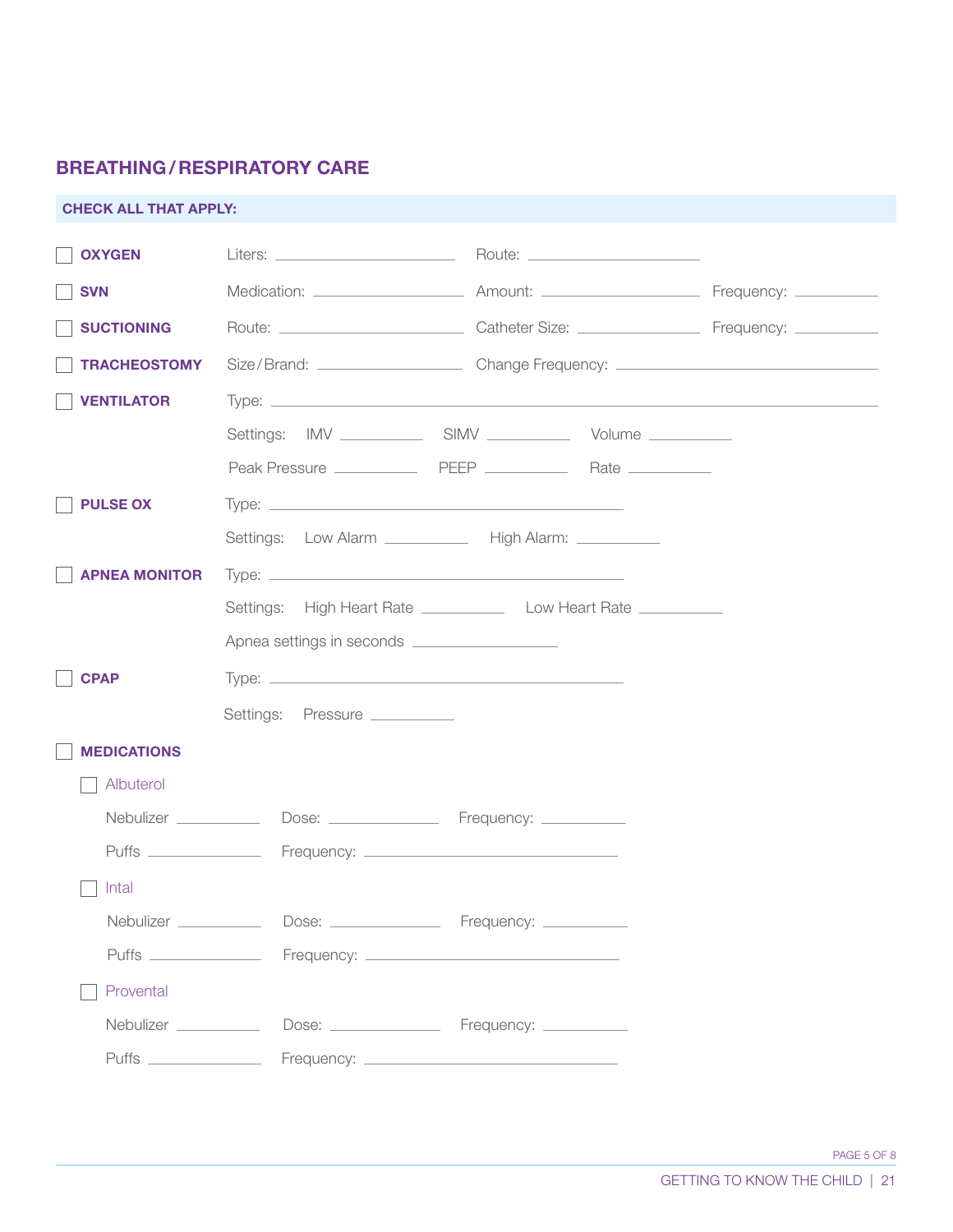### GETTING TO KNOW (CONTINUED)

NAME

CLAPPING (CPT)

Frequency:

#### OTHER COMMENTS/INSTRUCTIONS:

#### BATHING/TOILETING

| <b>BATHING</b>                                            |
|-----------------------------------------------------------|
| Tub<br>Shower<br>$\mathcal{L}$                            |
| Assistance needed:                                        |
| supervision<br>none                                       |
| limited assistance<br>complete assistance                 |
| <b>TEETH BRUSHING</b>                                     |
| Assistance needed:                                        |
| supervision<br>none                                       |
| limited assistance<br>complete assistance                 |
| <b>TOILETING</b>                                          |
| Assistance needed:                                        |
| supervision imited assistance complete assistance<br>none |
| How often?                                                |
| reminders needed                                          |
| <b>NAME</b>                                               |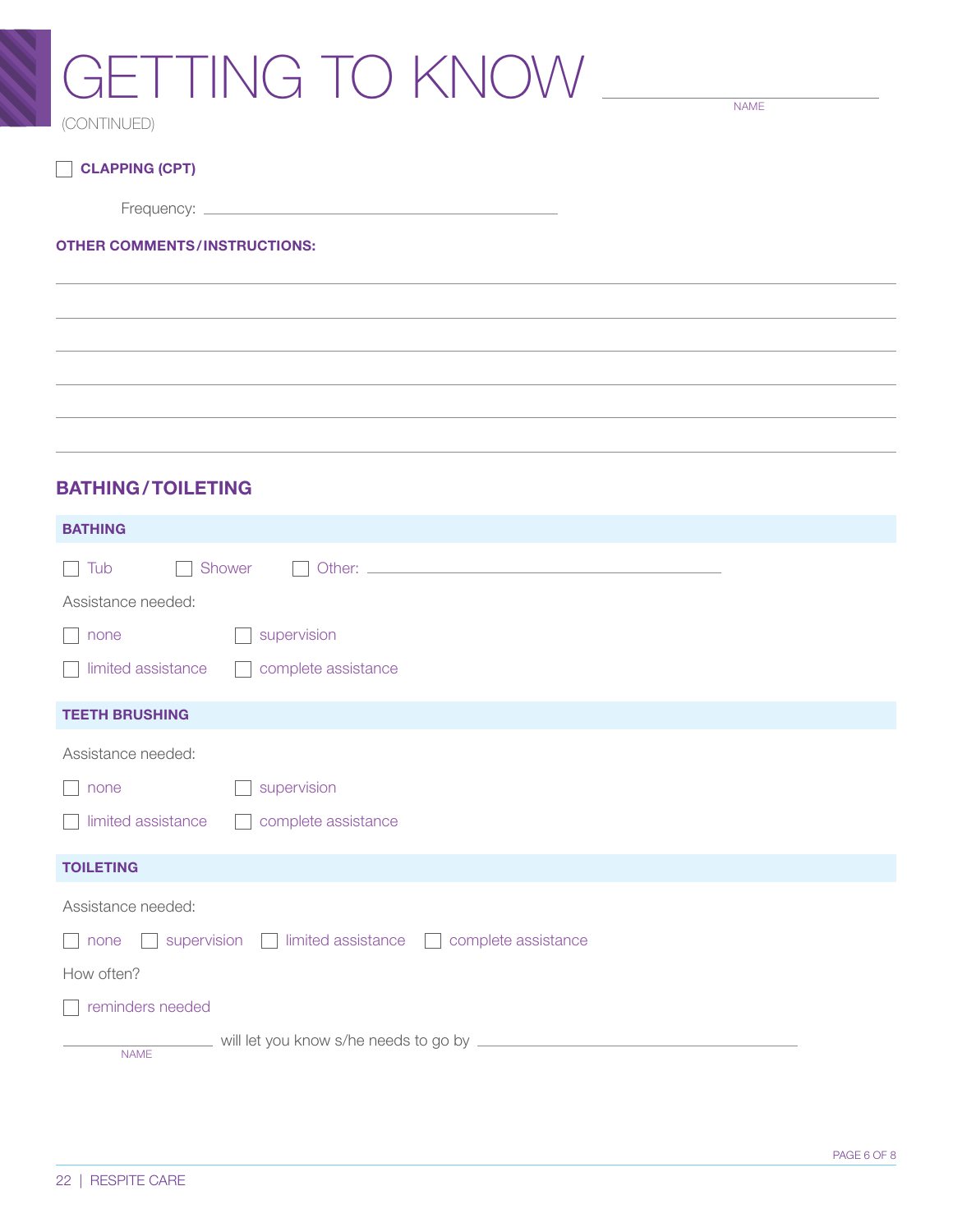TOILETING (CONTINUED)

Location of menstrual supplies, if needed

#### EMOTIONAL REGULATION/BEHAVIOR

| <b>NAME</b> |                                                                     | (E.G., HUGGING, SMILING, PETTING)        |
|-------------|---------------------------------------------------------------------|------------------------------------------|
|             |                                                                     | (E.G., HIDING, ROCKING, SILENCE, CRYING) |
|             |                                                                     |                                          |
| <b>NAME</b> | How ___________________________ plays with other children:          | (E.G., EASILY? SHY? AGGRESSIVE?)         |
| NAME'S      | favorite activity with others:                                      |                                          |
|             |                                                                     |                                          |
|             | What encourages ______________________ to cooperate:<br><b>NAME</b> |                                          |
|             |                                                                     |                                          |
|             | <b>NAME</b>                                                         |                                          |
|             |                                                                     |                                          |

PAGE 7 OF 8